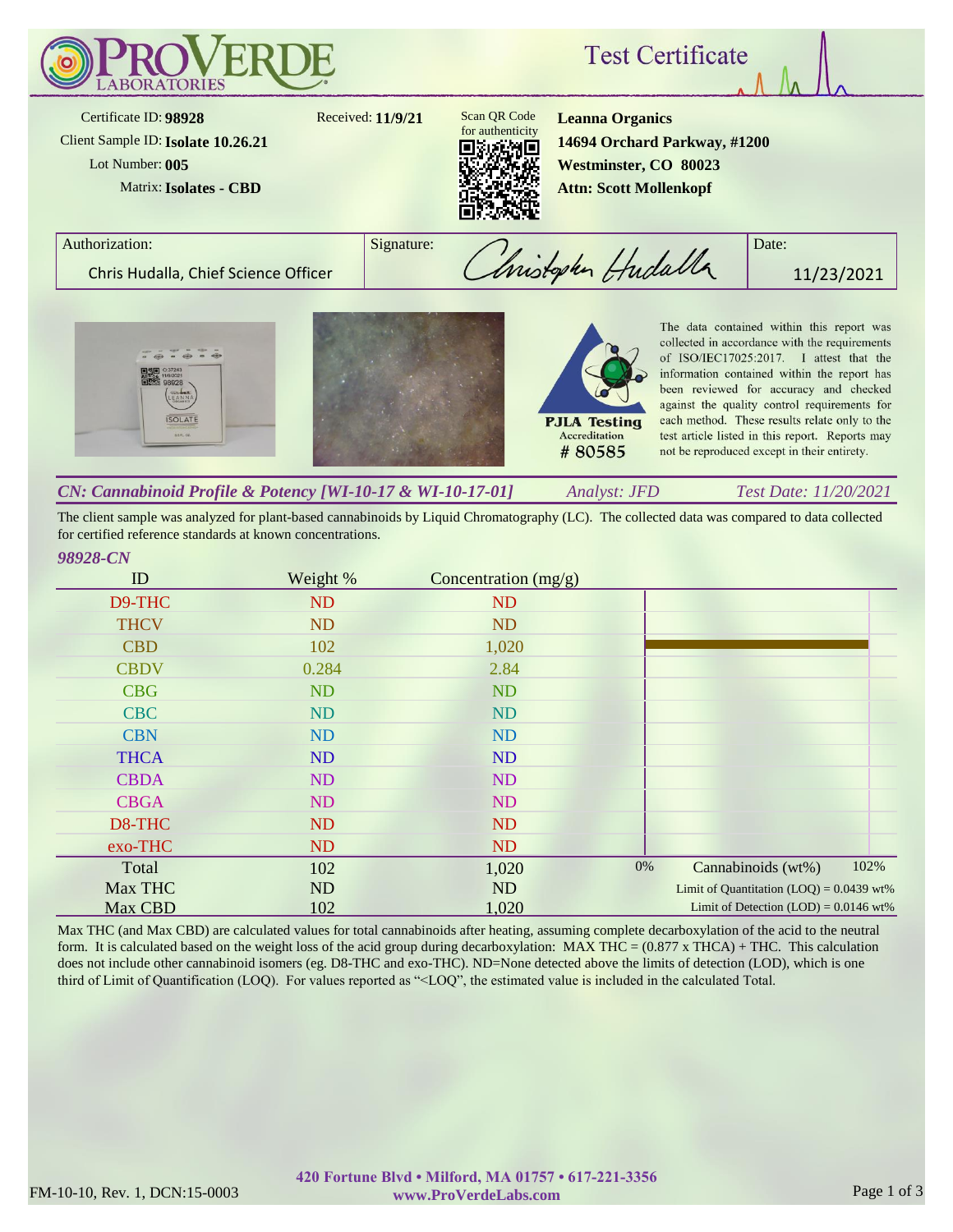| <b>EA: Elemental Analysis [WI-10-13]</b> | Analyst: EGW | <i>Test Date: 11/18/2021</i> |
|------------------------------------------|--------------|------------------------------|
|------------------------------------------|--------------|------------------------------|

This test method was performed in accordance with the requirements of ISO/IEC 17025. These results relate only to the test article listed in this report. Reports may not be reproduced except in their entirety.

## *98928-EA*

| Symbol       | Metal      | Conc. <sup>1</sup> ( $\mu$ g/kg) | $RL(\mu g/kg)$ | Limits <sup>2</sup> ( $\mu$ g/kg) | <b>Status</b> |
|--------------|------------|----------------------------------|----------------|-----------------------------------|---------------|
| AI           | Aluminum   | 898                              | 50             |                                   |               |
| As           | Arsenic    | ND                               | 50             | 200                               | <b>PASS</b>   |
| Cd           | Cadmium    | ND                               | 50             | 200                               | <b>PASS</b>   |
| Ca           | Calcium    | ND                               | 500            |                                   |               |
| Cr           | Chromium   | 104                              | 50             | 300                               | <b>PASS</b>   |
| Co           | Cobalt     | ND                               | 50             | 300                               | <b>PASS</b>   |
| Cu           | Copper     | 173                              | 50             | 3,000                             | <b>PASS</b>   |
| Fe           | Iron       | 356                              | 50             |                                   |               |
| Pb           | Lead       | ND                               | 50             | 500                               | <b>PASS</b>   |
| <b>Mg</b>    | Magnesium  | ND                               | 50             | $\overline{\phantom{a}}$          |               |
| Mn           | Manganese  | ND                               | 50             |                                   |               |
| Hg           | Mercury    | ND                               | 50             | 100                               | <b>PASS</b>   |
| Ni           | Nickel     | ND                               | 50             | 500                               | <b>PASS</b>   |
| $\, {\bf P}$ | Phosphorus | ND                               | 500            | -                                 |               |
| $\bf K$      | Potassium  | 3,470                            | 500            |                                   |               |
| Se           | Selenium   | ND                               | 50             |                                   |               |
| Ag           | Silver     | ND                               | 50             | 700                               | <b>PASS</b>   |
| S            | Sulfur     | 165,000                          | 500            |                                   |               |
| Sn           | Tin        | ND                               | 500            | 6,000                             | <b>PASS</b>   |
| Zn           | Zinc       | 182                              | 50             |                                   |               |

1) ND = None detected to the Method Detection Limit (MDL)

2) USP recommended maximum daily limits for inhalational drug product.